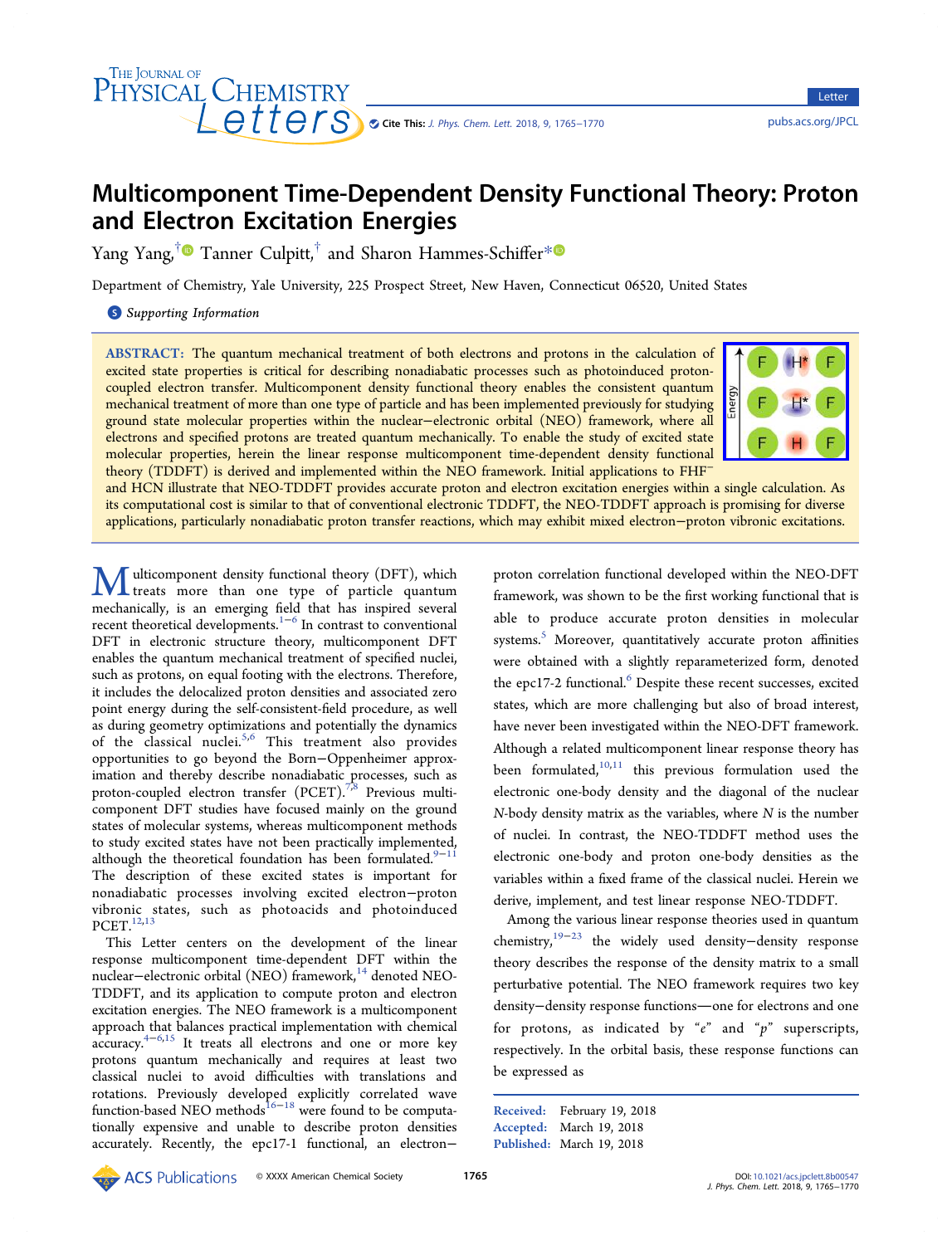## <span id="page-1-0"></span>The Journal of Physical Chemistry Letters Letters Letter Letter Letter Letter Letter Letter Letters Letters Letters Letters Letters Letters Letters Letters Letters Letters Letters Letters Letters Letters Letters Letters Le

$$
\chi_{pq,rs}^{e}(\omega) = \sum_{n} \left( \frac{\langle 0|a_{q}^{\dagger}a_{p}|n\rangle\langle n|a_{r}^{\dagger}a_{s}|0\rangle}{\omega - (E_{n} - E_{0}) + i\eta} - \frac{\langle 0|a_{r}^{\dagger}a_{s}|n\rangle\langle n|a_{q}^{\dagger}a_{p}|0\rangle}{\omega + (E_{n} - E_{0}) + i\eta} \right)
$$
\n(1)

$$
\chi_{PQ,RS}^{p}(\omega) = \sum_{n} \left( \frac{\langle 0|b_{Q}^{\dagger}b_{p}|n\rangle\langle n|b_{R}^{\dagger}b_{S}|0\rangle}{\omega - (E_{n} - E_{0}) + i\eta} - \frac{\langle 0|b_{R}^{\dagger}b_{S}|n\rangle\langle n|b_{Q}^{\dagger}b_{p}|0\rangle}{\omega + (E_{n} - E_{0}) + i\eta} \right)
$$
(2)

where  $0$  denotes the ground state,  $n$  denotes the  $n$ th excited state,  $E_n$  is the energy of the state *n*, and  $\eta$  is an infinitesimal positive real number. Here  $a^{\dagger}(a)$  denote creation (annihilation) operators for electrons, and  $b^{\dagger}(b)$  denote the corresponding operators for protons, where lower (upper)case indices indicate electron (proton) orbitals. We adopt the convention that subscripts i, j, k, l denote occupied orbitals, a, b, c, d denote virtual orbitals, and  $p$ ,  $q$ ,  $r$ ,  $s$  denote general orbitals.

In the Kohn−Sham NEO-DFT framework, the multicomponent noninteracting system is the product of an electronic and a nuclear determinant. The electron and proton response functions,  $\chi_s^e$  and  $\chi_s^p$ , associated with this noninteracting system can be calculated from [eqs 1](#page-0-0) and 2. The corresponding response equations are

$$
\delta P_{ia}^e(\omega) = (\chi_s^e)_{ia,ia}(\omega) \delta \nu_{ia}^e(\omega) = -\frac{\delta \nu_{ia}^e(\omega)}{\omega + (\varepsilon_a - \varepsilon_i) + i\eta}
$$
(3)

$$
\delta P_{ai}^e(\omega) = (\chi_s^e)_{ai,ai}(\omega) \delta \nu_{ai}^e(\omega) = \frac{\delta \nu_{ai}^e(\omega)}{\omega - (\epsilon_a - \epsilon_i) + i\eta} \tag{4}
$$

$$
\delta P_{IA}^p(\omega) = (\chi_s^p)_{IA,IA}(\omega) \delta \nu_{IA}^p(\omega) = -\frac{\delta \nu_{IA}^p(\omega)}{\omega + (\epsilon_A - \epsilon_I) + i\eta}
$$
\n(5)

$$
\delta P_{AI}^p(\omega) = (\chi_s^p)_{AI,AI}(\omega) \delta \nu_{AI}^p(\omega) = \frac{\delta \nu_{AI}^p(\omega)}{\omega - (\epsilon_A - \epsilon_I) + i\eta}
$$
(6)

where  $\delta P$  denotes the change in the density matrix,  $\delta \nu$  denotes the change in the potential, and  $\varepsilon$  denotes an orbital energy for the noninteracting system. The two components of the change in the potential are the change in the external applied potential  $\delta \nu_{\rm ext}$  which is not influenced by the changes in the density matrices, and the change in the internal potential  $\delta \nu_{\rm in}$ , which is influenced by those changes. In multicomponent theory, the change in the internal potential further consists of two parts, the same-particle-induced potential and the different-particleinduced potential, each including a Coulomb term and an exchange−correlation term, where exchange is only relevant for same-particle interactions.

In the NEO framework, the change in the potential can be expressed as

$$
\delta \nu^e = \delta \nu_{\text{ext}}^e + \delta \nu_{\text{in}}^e
$$
  
=  $\delta \nu_{\text{ext}}^e + (\delta \nu_{\text{eeJ}}^e + \delta \nu_{\text{exc}}^e) + (\delta \nu_{\text{epJ}}^e + \delta \nu_{\text{epc}}^e)$  (7)

$$
\delta \nu^{p} = \delta \nu_{\text{ext}}^{p} + \delta \nu_{\text{in}}^{p}
$$
  
=  $\delta \nu_{\text{ext}}^{p} + (\delta \nu_{\text{ppJ}}^{p} + \delta \nu_{\text{px}}^{p}) + (\delta \nu_{\text{epJ}}^{p} + \delta \nu_{\text{epc}}^{p})$  (8)

where eeJ (ppJ) denotes the electron−electron (proton− proton) Coulomb interaction, exc (pxc) denotes the electron (proton) exchange−correlation, epJ denotes the electron− proton Coulomb interaction, and epc denotes the electron− proton correlation. Note that the  $e(p)$  superscripts indicate the change in the potential experienced by the electron (proton), respectively. The influence of the density matrices on the potential can be described with the frequency-dependent exchange–correlation kernels  $K(\omega)$ :

$$
\delta \nu_{\rm in}^e(\omega) = K^{ee}(\omega) \delta P^e(\omega) + K^{ep}(\omega) \delta P^p(\omega) \tag{9}
$$

$$
\delta \nu_{in}^p(\omega) = K^{pe}(\omega) \delta P^e(\omega) + K^{pp}(\omega) \delta P^p(\omega) \tag{10}
$$

These kernels can be expressed as follows, where the frequency dependence is omitted for notational simplicity:

$$
K_{rs,pq}^{ee} = \frac{(\delta \nu_{\rm ee}^e)_{rs}}{\delta P_{pq}^e} + \frac{(\delta \nu_{\rm exc}^e)_{rs}}{\delta P_{pq}^e} + \frac{(\delta \nu_{\rm epc}^e)_{rs}}{\delta P_{pq}^e} \tag{11}
$$

$$
K_{RS,PQ}^{pp} = \frac{(\delta \nu_{\rm pp}^p)_{RS}}{\delta P_{PQ}^p} + \frac{(\delta \nu_{\rm px}^p)_{RS}}{\delta P_{PQ}^p} + \frac{(\delta \nu_{\rm ep}^p)_{RS}}{\delta P_{PQ}^p}
$$
(12)

$$
K_{rs,PQ}^{ep} = \frac{(\delta \nu_{epl}^e)_{rs}}{\delta P_{PQ}^p} + \frac{(\delta \nu_{epc}^e)_{rs}}{\delta P_{PQ}^p} \tag{13}
$$

$$
K_{RS,pq}^{pe} = \frac{(\delta \nu_{ep}^p)_{RS}}{\delta P_{pq}^e} + \frac{(\delta \nu_{epc}^p)_{RS}}{\delta P_{pq}^e}
$$
(14)

The relations in eqs 3−12 are summarized in Figure 1 and can be cast into a matrix form. Regardless of the perturbative



Figure 1. Summary of the relationships among the changes in density matrices ( $\delta P$ ), changes in potentials ( $\delta \nu$ ), exchange−correlation kernels  $(K)$ , and response functions  $(\chi_s)$  for the multicomponent Kohn−Sham reference system. The changes in total potentials influence the density matrices, as indicated in red (eqs 3−6), and the changes in the density matrices impact the changes in the internal potentials, as indicated in blue (eqs 9 and 10).

external potential, the internal resonance gives rise to excitation energies when the following relation is satisfied

$$
\begin{bmatrix}\n\mathbf{A}^{\epsilon} & \mathbf{B}^{\epsilon} & \mathbf{C} & \mathbf{C} \\
\mathbf{B}^{\epsilon} & \mathbf{A}^{\epsilon} & \mathbf{C} & \mathbf{C} \\
\mathbf{C}^{T} & \mathbf{C}^{T} & \mathbf{A}^{p} & \mathbf{B}^{p} \\
\mathbf{C}^{T} & \mathbf{C}^{T} & \mathbf{B}^{p} & \mathbf{A}^{p}\n\end{bmatrix}\n\mathbf{X}^{e} = \omega \begin{bmatrix}\n\mathbf{I} & 0 & 0 & 0 \\
0 & -\mathbf{I} & 0 & 0 \\
0 & 0 & \mathbf{I} & 0 \\
0 & 0 & 0 & -\mathbf{I}\n\end{bmatrix}\n\mathbf{X}^{p} \mathbf{X}^{p}\n\tag{15}
$$

where the matrix elements are given by

$$
A_{ia,jb}^e(\omega) = K_{ia,jb}^{ee}(\omega) + (\varepsilon_a - \varepsilon_i) \delta_{ab} \delta_{ij}
$$
\n(16)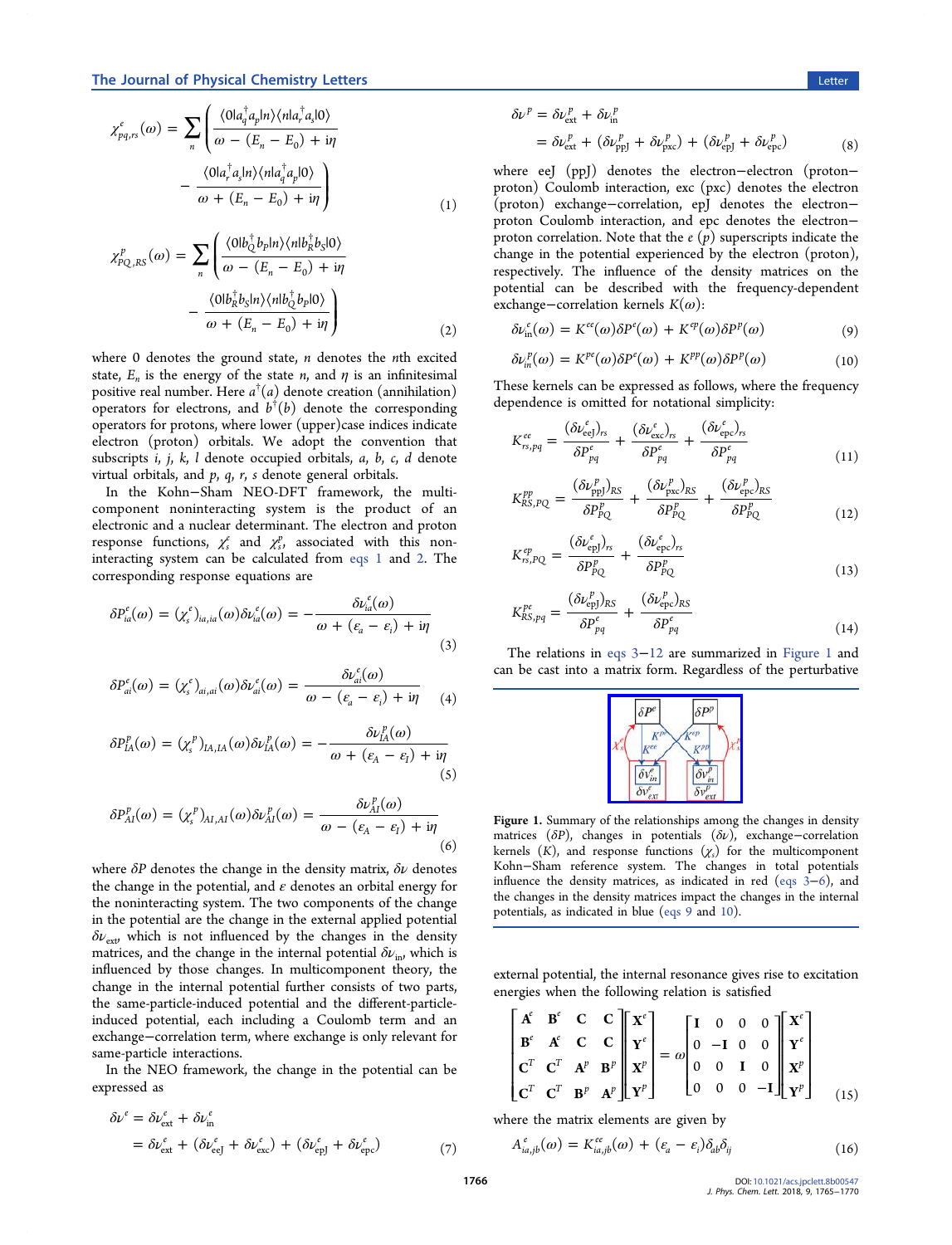<span id="page-2-0"></span>
$$
B_{ia,jb}^e(\omega) = K_{ia,bj}^{ee}(\omega)
$$
\n(17)

$$
A_{IA,JB}^p(\omega) = K_{IA,JB}^{pp}(\omega) + (\varepsilon_A - \varepsilon_I) \delta_{AB} \delta_{IJ}
$$
\n(18)

$$
B_{IA,JB}^p(\omega) = K_{IA,BJ}^{pp}(\omega)
$$
\n(19)

$$
C_{ia,JB}(\omega) = K_{ia,JB}^{ep}(\omega)
$$
\n(20)

Note that the kernel depends on the frequency in these expressions. For practical calculations, however, we invoke the adiabatic approximation, in which the kernel  $K$  is assumed to be independent of frequency and is evaluated with the second derivatives of the ground state functional. Here we also adopt the convention of replacing the changes in density matrices  $\delta P$ with **X** for the occupied-virtual elements (eqs  $3$  and  $5$ ) and with Y for the virtual-occupied elements [\(eqs 4](#page-1-0) and [6\)](#page-1-0). The orthonormalization condition<sup>[19](#page-5-0)</sup> for any two eigenvectors denoted by  $m$  and  $n$  is

$$
\langle \mathbf{X}_{m}^{e} | \mathbf{X}_{n}^{e} \rangle - \langle \mathbf{Y}_{m}^{e} | \mathbf{Y}_{n}^{e} \rangle + \langle \mathbf{X}_{m}^{p} | \mathbf{X}_{n}^{p} \rangle - \langle \mathbf{Y}_{m}^{p} | \mathbf{Y}_{n}^{p} \rangle = \pm \delta_{mn} \qquad (21)
$$

Similar to TDDFT, the excitation energies arise in pairs with opposite signs (i.e., excitations and de-excitations). In principle, maintaining the frequency-dependent kernel<sup>[19,24](#page-5-0)</sup> would enable the description of single, double, and higher-order excitations, which could involve electron, proton, and mixed electron− proton excitations. However, because we invoked the adiabatic approximation, where the kernel is assumed to be frequencyindependent, only single excitations can be captured. In general, these single excitations could be pure electron, pure proton, or mixed electron−proton character. Such excitations could be described as a linear combination of products of electron and proton determinants in which only one determinant is singly excited in each term. For electronically adiabatic systems, where the electron density responds instantaneously to changes in the proton density, the proton and electron excitations are separable, as depicted in Figure 2. Note that this usage of the word "adiabatic" is different from the adiabatic approximation related to the frequency-independent kernel. By electronically adiabatic, we are referring to the regime in which the non-Born−Oppenheimer effects between the electrons and proton(s) are negligible. In this limit, each proton and electron excitation can be identified by examining the corresponding



Figure 2. Schematic depiction of the electron and proton excitations that can be computed with NEO-TDDFT in a single calculation. In the case shown, the electronic excitation energies are significantly greater than the proton vibrational excitation energies, leading to the separation depicted. For systems in which these excitation energies are similar (i.e., significant nonadiabatic or non-Born−Oppenheimer effects between the electrons and  $proton(s)$ ), this separation would no longer be valid, and the single excitations would represent electron−proton vibronic excitations.

eigenvector: proton excitations are dominated by  $X^p$ , while electron excitations are dominated by  $X^e$ . Due to coupling between the electrons and protons, these are not rigorously pure proton vibrational excitations and electronic excitations, although they will be closely associated with such pure excitations in the electronically adiabatic limit. For systems with significant nonadiabatic or non-Born−Oppenheimer effects between the electrons and the  $proton(s)$ , the eigenvectors are expected to exhibit non-negligible contributions from both the electron and proton elements (i.e., both  $X^e$ and  $X^p$ ), corresponding to a combination of electron and proton excitation character. The oscillator strengths and transition densities can be obtained in an analogous manner as in electronic TDDFT.<sup>[20](#page-5-0)</sup>

The Tamm−Dancoff approximation (NEO-TDDFT- $(TDA)^{25}$  $(TDA)^{25}$  $(TDA)^{25}$  is obtained by removing two rows and two columns to eliminate  $B^e$  and  $B^p$ , leading to the following simplified matrix equation:

$$
\begin{bmatrix} A^c & C \\ C^T & A^p \end{bmatrix} \begin{bmatrix} X^c \\ X^p \end{bmatrix} = \omega \begin{bmatrix} X^c \\ X^p \end{bmatrix}
$$
 (22)

The NEO-TDDFT equation in [eq 15](#page-1-0) is a generalized eigenvalue problem. It can be simplified using similar tricks as developed for conventional electronic TDDFT and thereby transformed to an eigenvalue problem with an identity metric. The spin adapted formulation can also be carried out.<sup>[19](#page-5-0)</sup> The NEO-TDDFT and NEO-TDDFT-TDA equations can be solved by direct diagonalization with overall  $O(N^6)$  scaling. However, it is straightforward to implement the iterative Davidson method and thereby reduce the formal cost to  $O(N^4)$ for a single root. $26,27$ 

We implemented NEO-TDDFT and NEO-TDDFT-TDA in  $GAMESS^{28}$  $GAMESS^{28}$  $GAMESS^{28}$  with direct diagonalization and investigated their performances for both proton and electron excitations. We used the molecules FHF<sup>−</sup> and HCN as test systems because they have been characterized in previous NEO ground state studies.<sup>[5,6](#page-4-0)[,18](#page-5-0),[29](#page-5-0)</sup> The geometries were optimized at the conventional electronic  $\mathrm{DFT}/\mathrm{B3LYP}^{30,31}$  $\mathrm{DFT}/\mathrm{B3LYP}^{30,31}$  $\mathrm{DFT}/\mathrm{B3LYP}^{30,31}$  $\mathrm{DFT}/\mathrm{B3LYP}^{30,31}$  $\mathrm{DFT}/\mathrm{B3LYP}^{30,31}$  level (i.e., all nuclei were treated as point charges) with the def2-QZVP electronic basis set. For the NEO-TDDFT calculations, the heavy nuclei were fixed to these geometries, and the hydrogen nucleus was treated quantum mechanically with the associated electronic and nuclear basis sets centered at the optimized hydrogen position. We performed electronic basis set convergence tests with the NEO-TDDFT method, as provided in the [SI.](http://pubs.acs.org/doi/suppl/10.1021/acs.jpclett.8b00547/suppl_file/jz8b00547_si_001.pdf) Utilizing these results, we employed the cc-pVDZ electronic basis set for the heavy atoms and the cc-pV5Z electronic basis set for the quantum hydrogen atom. Note that a relatively large electronic basis set on the quantum hydrogen is necessary to obtain accurate proton vibrational excitation energies. An eventempered 8s8p8d proton basis set with exponents spanning the range from  $2\sqrt{2}$  to 32 was used for all calculations.<sup>[5](#page-4-0)</sup> The electronic exchange−correlation energy was approximated by either the B3LYP or the PBE<sup>32</sup> functional, while the exchange− correlation energy of the proton was computed as the Hartree− Fock exchange. The electron−proton correlation energy was treated at three different levels: using the epc17- $1<sup>5</sup>$  $1<sup>5</sup>$  $1<sup>5</sup>$  or the epc17-2 $^{\circ}$  functional or alternatively at the no-epc level, which neglects all electron−proton correlation.

The proton vibrational excitation energies are compared to those obtained with a grid-based method that is numerically exact for electronically adiabatic systems. In this approach, the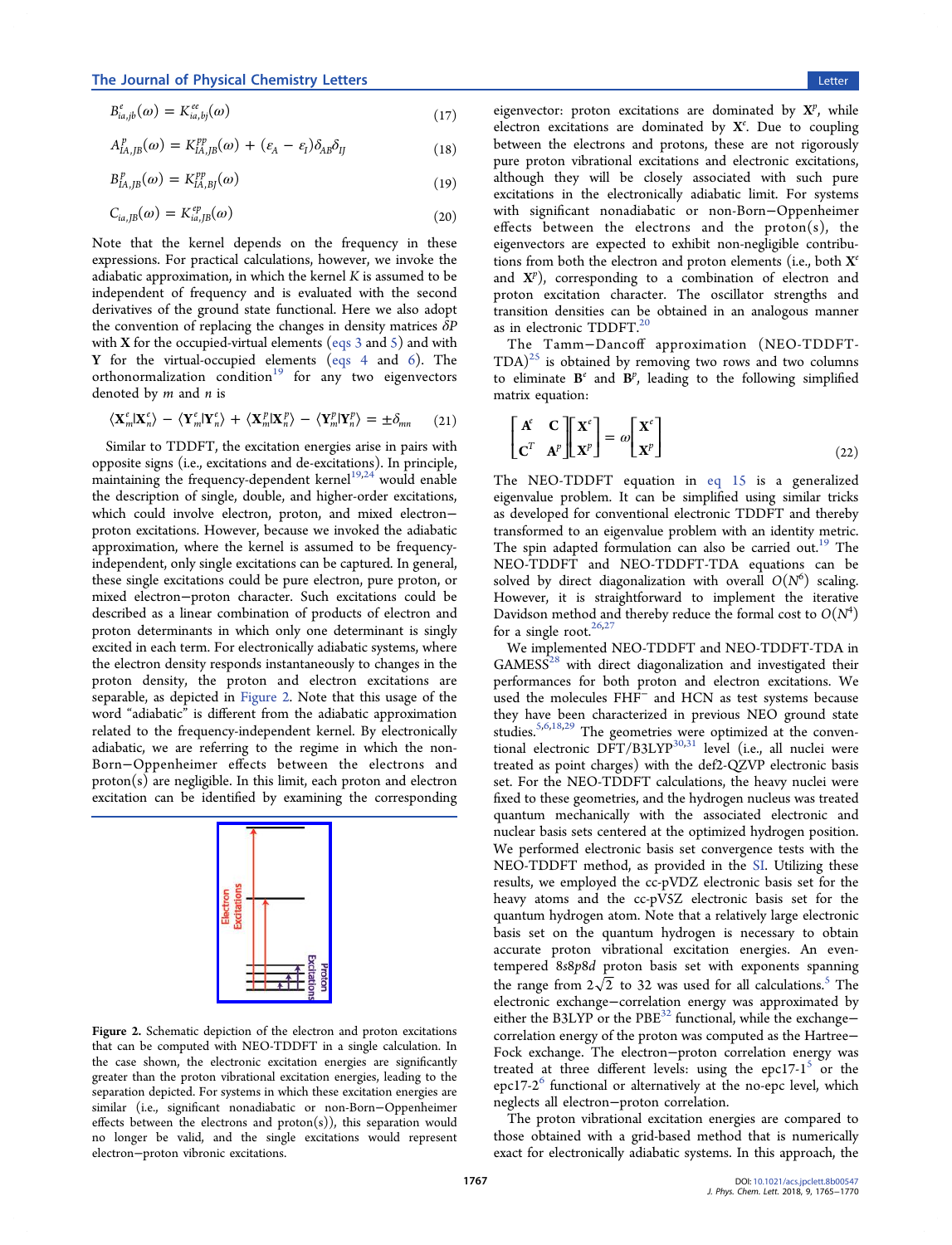<span id="page-3-0"></span>

| Table 1. Proton Excitation Energies for FHF <sup>-</sup> and HCN (in cm <sup>-1)a</sup> |  |
|-----------------------------------------------------------------------------------------|--|
|-----------------------------------------------------------------------------------------|--|

|            |          | NEO-TDDFT-TDA |           | NEO-TDDFT |           |          |
|------------|----------|---------------|-----------|-----------|-----------|----------|
|            |          | no-epc        | $epc17-2$ | no-epc    | $epc17-2$ | grid ref |
| $FHF^-$    | off-axis | 3351          | 3628      | 1408      | 1401      | 1278     |
|            | on-axis  | 3636          | 4005      | 1889      | 1828      | 1647     |
| <b>HCN</b> | off-axis | 3796          | 3983      | 980       | 920       | 667      |
|            | on-axis  | 4875          | 5296      | 3136      | 3217      | 3195     |

a<br>The B3LYP electronic exchange–correlation functional was used to compute all numbers in this table. Results with the PBE electronic functional and epc17-1 electron−proton correlation functional are provided in [Tables S1 and S2](http://pubs.acs.org/doi/suppl/10.1021/acs.jpclett.8b00547/suppl_file/jz8b00547_si_001.pdf).

|  | Table 2. Electron Excitation Energies for FHF $^{-}$ (in eV) <sup>a</sup> |  |  |  |
|--|---------------------------------------------------------------------------|--|--|--|
|  |                                                                           |  |  |  |

|                | NEO-TDDFT-TDA |           |           | NEO-TDDFT |           |              |
|----------------|---------------|-----------|-----------|-----------|-----------|--------------|
|                | no-epc        | $epc17-2$ | TDDFT-TDA | no-epc    | $epc17-2$ | <b>TDDFT</b> |
| T1             | 6.84          | 6.84      | 6.86      | 6.83      | 6.84      | 6.85         |
| T <sub>2</sub> | 6.92          | 6.92      | 6.91      | 6.91      | 6.91      | 6.90         |
| S <sub>1</sub> | 7.02          | 7.02      | 7.04      | 7.01      | 7.02      | 7.03         |
| S <sub>2</sub> | 7.15          | 7.16      | 7.15      | 7.14      | 7.14      | 7.13         |

a<br>The B3LYP electronic exchange–correlation functional was used to compute all numbers in this table. Results with the PBE electronic functional and epc17-1 electron−proton correlation functional are provided in [Tables S3 and S4](http://pubs.acs.org/doi/suppl/10.1021/acs.jpclett.8b00547/suppl_file/jz8b00547_si_001.pdf).

total electronic energy was calculated at the DFT/B3LYP level for the hydrogen nucleus positioned at each grid point on a three-dimensional grid spanning the relevant region for the proton density, and the three-dimensional Schrödinger equation was solved numerically for the proton using the Fourier grid Hamiltonian method.<sup>[33,34](#page-5-0)</sup> Note that the NEO-TDDFT method is designed to capture non-Born−Oppenheimer effects and therefore will be applicable to electronically nonadiabatic systems, but our initial benchmarking focuses on electronically adiabatic systems to allow direct comparison to numerically exact results. The electronic excitation energies are compared to the corresponding conventional TDDFT results. These comparisons are based on the assumption of weak coupling between the electronic and proton vibrational excitations, a valid assumption in the electronically adiabatic limit. For the two molecules investigated herein, we found that the magnitudes of the electronic elements are extremely small for those eigenvectors corresponding to proton excitations, and vice versa, suggesting that the electronic excitations and proton vibrational excitations are predominantly separable. This observation is consistent with the known electronic adiabaticity of these systems. However, it is possible that in other systems, such as photoacids<sup>[12](#page-4-0)</sup> or photoinduced PCET systems,<sup>[7,8,13](#page-4-0)</sup> which exhibit electronically nonadiabatic or non-Born− Oppenheimer effects, mixing between the two types of excitations might be observed.

Table 1 presents the proton excitation energies for FHF<sup>−</sup> and HCN computed with the B3LYP electronic exchangecorrelation functional and the epc17-2 electron−proton correlation functional, as well as with no electron−proton correlation (no-epc). The analogous results with the PBE electronic functional and the epc17-1 electron−proton correlation functional are provided in Tables S1 and S2 of the [SI](http://pubs.acs.org/doi/suppl/10.1021/acs.jpclett.8b00547/suppl_file/jz8b00547_si_001.pdf). The choice of electronic exchange−correlation functional has only a minor impact on the proton excitation energies, with the B3LYP and PBE electronic excitation energies differing by less than 200 cm<sup>-1</sup>. .

The impact of electron−proton correlation on the proton vibrational excitation energies is somewhat unexpected. Although the NEO-DFT/no-epc method does not provide even qualitatively accurate proton densities<sup>[5](#page-4-0)</sup> for the ground

state, the corresponding NEO-TDDFT/no-epc method provides accurate proton vibrational excitation energies with average errors of only  $\sim$ 200 cm<sup>-1</sup>. In contrast, the epc17-1 functional does not perform as well as neglecting electron− proton correlation altogether, even though it provides much more accurate ground state proton densities. The epc17-2 functional, which has been shown to provide quantitatively accurate proton affinities,<sup>[6](#page-4-0)</sup> performs equally well or slightly better than the no-epc case for computing proton vibrational excitation energies. Thus, the relation between the ground state proton density and excitation energies is not clear.

The electron−proton correlation functionals epc17-1 and epc17-2 were parametrized to reproduce ground state proton densities or energies, respectively, in previous work<sup>[5](#page-4-0),[6](#page-4-0)</sup> and were not further parametrized in the present work. Moreover, as indicated from the basis set convergence study presented in the [SI](http://pubs.acs.org/doi/suppl/10.1021/acs.jpclett.8b00547/suppl_file/jz8b00547_si_001.pdf), the results are sensitive to the basis sets, particularly on the quantum hydrogen. Further parametrization of the electron− proton functionals, as well as larger electronic and nuclear basis sets, could improve the quantitative accuracy of the proton vibrational excitation energies. In addition, the grid-based method used as a reference assumes electronic adiabaticity, and in principle NEO-TDDFT might include non-Born−Oppenheimer effects that are not accurately reflected in this grid-based method. An exact benchmark that includes all of these nonadiabatic effects would be a grid-based method that includes the first-order and second-order nonadiabatic couplings.<sup>[35](#page-5-0)</sup>

Although it violates the sum rules, the Tamm−Dancoff approximation often gives excitation energies comparable to those obtained with the underlying full linear response treatment in conventional electronic structure theory methods.[25,36](#page-5-0),[37](#page-5-0) However, this trend is not observed for proton excitations within the NEO framework, as indicated by the results in Table 1. The NEO-TDDFT-TDA method overestimates the proton excitation energies by ∼2000 cm<sup>−</sup><sup>1</sup> compared to the corresponding NEO-TDDFT method. The reason for this disparity is not yet fully clear, although it might arise from the small vibrational excitation energies, which could reduce the validity of the Tamm-Dancoff approximation.<sup>[38](#page-5-0)</sup> We will further investigate this phenomenon in future studies.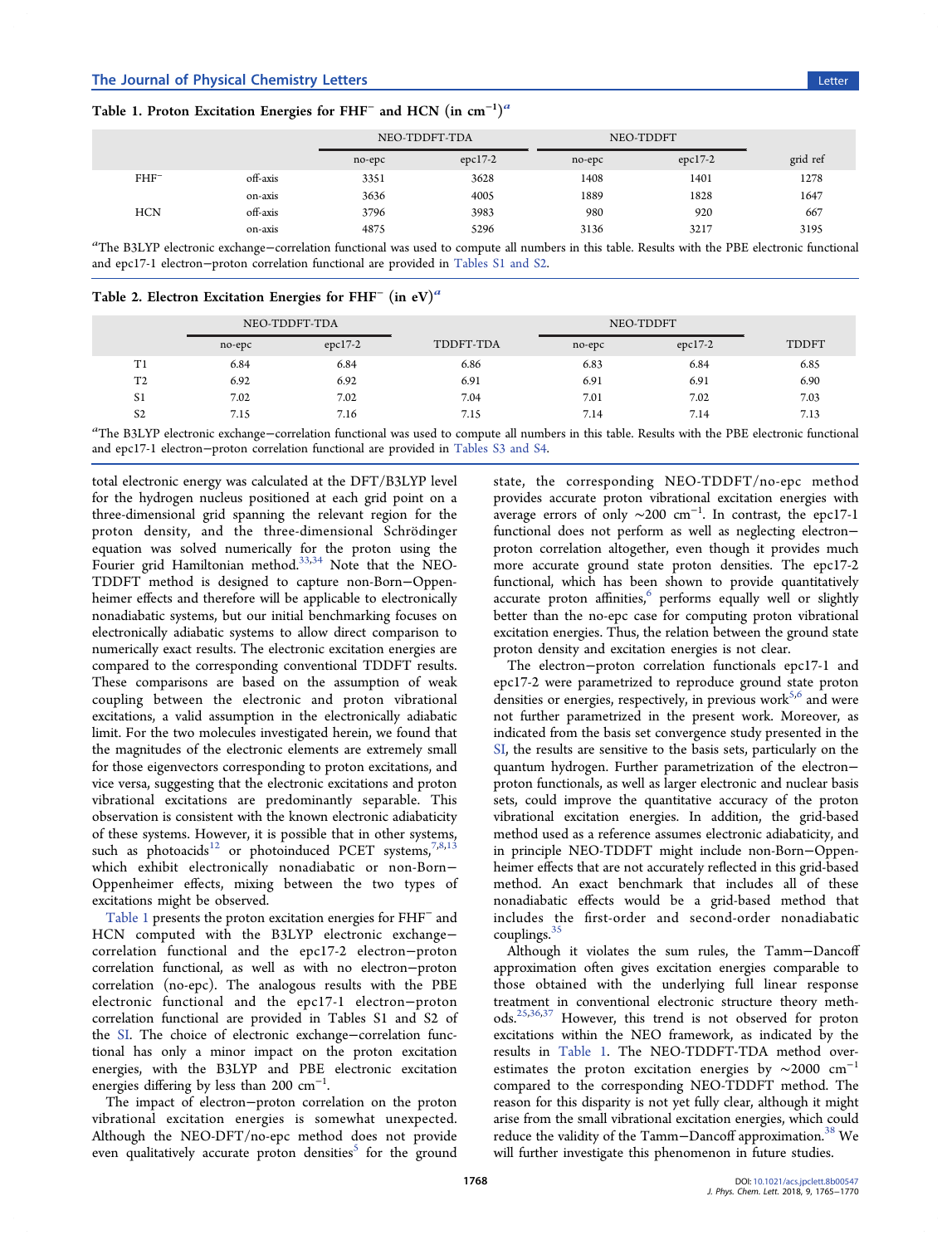## <span id="page-4-0"></span>The Journal of Physical Chemistry Letters Letters Letter Letter Letter Letter Letter Letter Letter Letter Letter

In addition to the proton excitation energies, NEO-TDDFT also provides electron excitation energies, as depicted in [Figure](#page-2-0) [2](#page-2-0). [Table 2](#page-3-0) presents the excitation energies for the lowest two singlet and triplet single-electron excitations for FHF<sup>−</sup>, with the analogous results for HCN provided in [Table S4.](http://pubs.acs.org/doi/suppl/10.1021/acs.jpclett.8b00547/suppl_file/jz8b00547_si_001.pdf) These results illustrate that NEO-TDDFT and conventional electronic TDDFT lead to almost exactly the same electronic excitation energies, regardless of how the electron−proton correlation is treated. The NEO-TDDFT-TDA method also leads to very similar results as the corresponding electronic TDDFT-TDA method, indicating that the Tamm−Dancoff approximation is better justified for pure electronic excitations than for proton vibrational excitation energies.

In summary, we derived and implemented the linear response NEO-TDDFT method and showed that it can accurately predict both proton and electron excitation energies with a single calculation. The proton excitation energies are not sensitive to the choice of electron exchange−correlation functional but are more sensitive to the choice of electron− proton correlation functional, with epc17-2 providing the best results, corresponding to errors of ∼200 cm<sup>−</sup><sup>1</sup> with no reparameterization of the functionals. Neglecting electron− proton correlation altogether also leads to reasonable proton excitation energies for the molecules studied herein, although electron−proton correlation may be more important for other systems, such as proton transfer systems. The NEO-TDDFT-TDA method does not provide even qualitatively reasonable proton excitation energies, with errors of ∼2000 cm<sup>−</sup><sup>1</sup> for the systems studied. Both NEO-TDDFT and NEO-TDDFT-TDA provide accurate electron excitation energies with all electron− proton correlation functionals studied.

We emphasize that the objective of this Letter is to present a proof of concept that the NEO-TDDFT method is able to predict accurate proton and electron excitation energies. A more comprehensive investigation of the effects of the adiabatic approximation (i.e., the frequency-independent kernel) and the roles of electron exchange−correlation and electron−proton correlation functionals will be the focus of future work. In addition, the significance of the individual block-matrix contributions in the NEO-TDDFT working equations will be investigated to understand why TDA does not perform well for proton excitation energies. Such understanding will be critical for harnessing this method in future applications to systems such as photoacids and photoinduced PCET processes, which may exhibit mixed electron−proton vibronic excitations.

# ■ ASSOCIATED CONTENT

## **6** Supporting Information

The Supporting Information is available free of charge on the [ACS Publications website](http://pubs.acs.org) at DOI: [10.1021/acs.jpclett.8b00547](http://pubs.acs.org/doi/abs/10.1021/acs.jpclett.8b00547).

Complete derivation of the NEO-TDDFT equations and the equation for the corresponding oscillator strength, method performance with different functionals, and basis set convergence tests ([PDF\)](http://pubs.acs.org/doi/suppl/10.1021/acs.jpclett.8b00547/suppl_file/jz8b00547_si_001.pdf)

### ■ AUTHOR INFORMATION

#### Corresponding Author

\*E-mail: [sharon.hammes-schi](mailto:sharon.hammes-schiffer@yale.edu)ffer@yale.edu.

#### ORCID<sup>®</sup>

Yang Yang: [0000-0001-8572-5155](http://orcid.org/0000-0001-8572-5155) Sharon Hammes-Schiffer: [0000-0002-3782-6995](http://orcid.org/0000-0002-3782-6995)

## Author Contributions

† Y.Y. and T.C contributed equally to this work.

## Notes

The authors declare no competing financial interest.

## ■ ACKNOWLEDGMENTS

This work was supported by the National Science Foundation Grant No. CHE-1361293 and National Science Foundation Partnerships for International Research and Education Grant 1545907. We are grateful to Josh Goings, Fabijan Pavosevic, Kurt Brorsen, Zhen Tao, and Alexander Soudackov for helpful discussions.

# ■ REFERENCES

(1) Capitani, J. F.; Nalewajski, R. F.; Parr, R. G. Non-Born− Oppenheimer Density Functional Theory of Molecular Systems. J. Chem. Phys. 1982, 76, 568−573.

(2) Shigeta, Y.; Takahashi, H.; Yamanaka, S.; Mitani, M.; Nagao, H.; Yamaguchi, K. Density Functional Theory without the Born-Oppenheimer Approximation and Its Application. Int. J. Quantum Chem. 1998, 70, 659−669.

(3) Kreibich, T.; Gross, E. K. U. Multicomponent Density-Functional Theory for Electrons and Nuclei. Phys. Rev. Lett. 2001, 86, 2984−2987.

(4) Chakraborty, A.; Pak, M. V.; Hammes-Schiffer, S. Development of Electron-Proton Density Functionals for Multicomponent Density [Functional Theory.](http://pubs.acs.org/action/showLinks?crossref=10.1103%2FPhysRevLett.101.153001&citationId=p_n_18_1) Phys. Rev. Lett. 2008, 101, 153001.

(5) Yang, Y.; Brorsen, K. R.; Culpitt, T.; Pak, M. V.; Hammes-Schiffer, S. Development of a Practical Multicomponent Density Functional for Electron-Proton Correlation to Produce Accurate Proton Densities. [J. Chem. Phys](http://pubs.acs.org/action/showLinks?pmid=28938833&crossref=10.1063%2F1.4996038&coi=1%3ACAS%3A528%3ADC%252BC2sXhsFels7jJ&citationId=p_n_22_1). 2017, 147, 114113.

(6) Brorsen, K. R.; Yang, Y.; Hammes-Schiffer, S. Multicomponent Density Functional Theory: Impact of Nuclear Quantum Effects on Proton Affinities and Geometries. *[J. Phys. Chem. Lett](http://pubs.acs.org/action/showLinks?system=10.1021%2Facs.jpclett.7b01442&coi=1%3ACAS%3A528%3ADC%252BC2sXhtFChtrvP&citationId=p_n_25_1).* 2017, 8, 3488− 3493.

(7) Hammes-Schiffer, S.; Stuchebrukhov, A. A. Theory of Coupled Electron and Proton Transfer Reactions. [Chem. Rev](http://pubs.acs.org/action/showLinks?system=10.1021%2Fcr1001436&coi=1%3ACAS%3A528%3ADC%252BC3cXhtlyhtbzN&citationId=p_n_28_1). 2010, 110, 6939− 6960.

(8) Hammes-Schiffer, S. Proton-Coupled Electron Transfer: Moving Together and Charging Forward. [J. Am. Chem. Soc](http://pubs.acs.org/action/showLinks?system=10.1021%2Fjacs.5b04087&coi=1%3ACAS%3A528%3ADC%252BC2MXhtVOit73E&citationId=p_n_31_1). 2015, 137, 8860− 8871.

(9) Li, T.-C.; Tong, P. Time-Dependent Density-Functional Theory for Multicomponent Systems. Phys. Rev. A: At., Mol., Opt. Phys. 1986, 34, 529−532.

(10) van Leeuwen, R.; Gross, E. K. U. Multicomponent Density-Functional Theory. In Time-Dependent Density Functional Theory; Marques, M. A. L., Ullrich, C. A., Nogueira, F., Rubio, A., Burke, K., Gross, E. K. U., Eds.; Springer: Berlin, Heidelberg, 2006; pp 93−106. (11) Butriy, O.; Ebadi, H.; de Boeij, P. L.; van Leeuwen, R.; Gross, E.

K. U. Multicomponent Density-Functional Theory for Time-Dependent Systems. Phys. Rev. A: At., Mol., Opt. Phys. 2007, 76, 052514.

(12) Liao, Y. Design and Applications of Metastable-State Photoacids. [Acc. Chem. Res](http://pubs.acs.org/action/showLinks?system=10.1021%2Facs.accounts.7b00190&coi=1%3ACAS%3A528%3ADC%252BC2sXhtFelu7vE&citationId=p_n_46_1). 2017, 50, 1956−1964.

(13) Goyal, P.; Hammes-Schiffer, S. Tuning the Ultrafast Dynamics of Photoinduced Proton-Coupled Electron Transfer in Energy Conversion Processes. [ACS Energy Lett.](http://pubs.acs.org/action/showLinks?system=10.1021%2Facsenergylett.6b00723&coi=1%3ACAS%3A528%3ADC%252BC2sXhsVGrs7g%253D&citationId=p_n_51_1) 2017, 2, 512−519.

(14) Webb, S. P.; Iordanov, T.; Hammes-Schiffer, S. Multiconfigurational Nuclear-Electronic Orbital Approach: Incorporation of Nuclear Quantum Effects in Electronic Structure Calculations. J. Chem. Phys. 2002, 117, 4106−4118.

(15) Pak, M. V.; Chakraborty, A.; Hammes-Schiffer, S. Density Functional Theory Treatment of Electron Correlation in the Nuclear− Electronic Orbital Approach. [J. Phys. Chem. A](http://pubs.acs.org/action/showLinks?system=10.1021%2Fjp0704463&coi=1%3ACAS%3A528%3ADC%252BD2sXkt1OqtLo%253D&citationId=p_n_62_1) 2007, 111, 4522−4526. (16) Swalina, C.; Pak, M. V.; Chakraborty, A.; Hammes-Schiffer, S. Explicit Dynamical Electron−Proton Correlation in the Nuclear− Electronic Orbital Framework. [J. Phys. Chem. A](http://pubs.acs.org/action/showLinks?system=10.1021%2Fjp0634297&coi=1%3ACAS%3A528%3ADC%252BD28XnsFemt70%253D&citationId=p_n_67_1) 2006, 110, 9983− 9987.